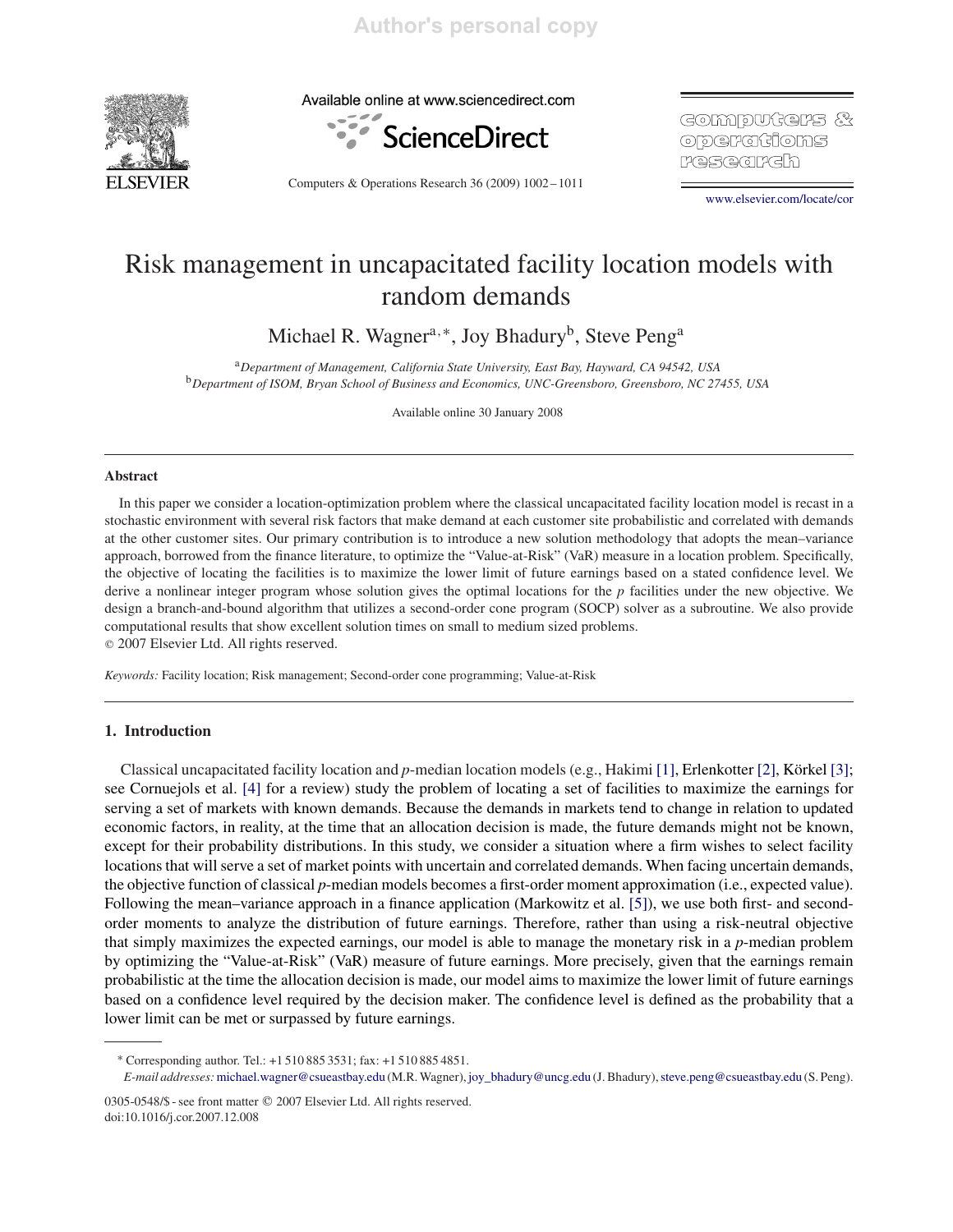Making strategic decisions, such as facility location, may require a firm to commit resources in a manner that is costly to reverse. As a result, associated risk becomes an important concern when uncertainty is significant (Doherty [6]). The seminal work on using a mean–variance approach to optimize portfolios (Markowitz [7]), for which Harry Markowitz received the 1990 Nobel Prize in Economics, has inspired much research toward the systematic treatment of two often-conflicting objectives: profit versus risk (see Steinbach [8] for a review). Analogous to using a financial portfolio to control risk, our intention is to use the allocation decision to influence the mean and standard deviation of future earnings. Nevertheless, conventional mean–variance models usually rely on an artificially defined utility function to describe the decision maker's preference under uncertainty; thus, the typical objective function is to maximize the expected utility (see Schoemaker [9] for a review), which, in a facility location model, would imply expected future earnings. Although it is theoretically sound to explain the behavior of individuals facing choices under risk, empirical support for the expected utility rationale has not been strong (see Tversky et al. [10] for a review). Even more severe limitations apply to using the utility function to explain the behavior at the organizational level. The mechanism through which utility is aggregated into a collective function for the organization has been open to wide speculation. The impossibility theorem (Arrow [11], Mas-Collell et al. [12], Chapter 21) even suggested that such a function might never be developed.

To avoid the pitfalls related to expected utility objective, in this paper we describe the decision maker's objective with an explicit measure named Value-at-Risk (VaR). VaR is defined as the lower limit of future earnings at a given confidence level chosen by the decision maker. In a *p*-median setting, we show that optimizing the VaR is equivalent to solving a bi-objective location problem (Daskin [13], Chapter 8) in which expected profit needs to be traded off with the standard deviation of future earnings. VaR has become one of the most important measures for managing risk in the financial industry (e.g., RiskMetrics [14]) as well as non-financial firms (Bodnar et al. [15]). The popularity of VaR is primarily related to a simple and easily understood representation of risk and value. For a comprehensive introduction to risk management and applications using VaR, we refer the reader to Jorion [16,17] and Duffie and Pan [18].

Quite naturally, different stochastic location models require different risk measures for their objective functions. Our model considers the uncapacitated facility location setting. Such problems with stochastic weights were first introduced by Frank [19,20], which consider only the single facility allocation decision. As a result, the risk measure adopted in this paper is associated with the uncertainty of overall future earnings. In stochastic facility location models such as covering and center problems, the risk measures are usually associated with the worst service quality among demand points. For example, in a center problem with probabilistic weights, Berman et al. [21] propose a model that minimizes the maximum weighted distance between a facility and demand points exceeding a given target. Snyder and Daskin [22] propose a location model that considers the situation where the reliability of each facility is stochastic and the objective function needs to consider the potential failure of certain facilities. When facility capacity is limited, location problems with stochastic demand and congestion (LPSDC) usually incorporate Queuing Theory to model the timing and actual demand generated by each location, as well as a possible loss of demand due to that facility's inability to provide adequate service (Berman et al. [23]). An extensive review of other capacitated stochastic location models can be found in Berman and Krass [24]. The assumption of uncapacitated facility is appropriate when demand can be served without specialized servers and when the replenishment of supply is frequent (e.g., a shopping center or grocery store).

Generally, there are two major complexities when solving median problems with correlated demands, such as the one considered in this paper. The first is associated with calculating correlation coefficients with a large number of demand points. In the recent finance literature, most approaches to calculating VaR assume a joint normal distribution of the underlying risk factors instead of calculating the tedious joint variance of demands from exhaustive historical data (Simons [25], Stambaugh [26], Pritsker [27], Alexander and Baptista [28]). In this paper, we replace the traditional variance–covariance matrix approach with one that involves systematic and nonsystematic risk factors.

The second complexity is attributed to the nonlinear nature of optimizing a quadratic function related to variance. Usually, simplification of demand correlation is necessary for the multi-facility version of location problems. For example, in their model of optimizing the location of *p* distribution centers (DCs), Shen et al. [29] assume that the random demands among nodes are independent and the variance of demand at each node is in a constant proportion of the mean of demand. However, in our paper we utilize concepts from nonlinear programming to exactly solve our combinatorial model. In particular, we formulate the *p*-median problem under the VaR objective as a nonlinear integer program. To solve this optimization problem, we design a branch-and-bound algorithm that utilizes a second-order cone program (SOCP) (e.g., see Alizadeh and Goldfarb [30]) solver as a subroutine. SOCPs are a generalization of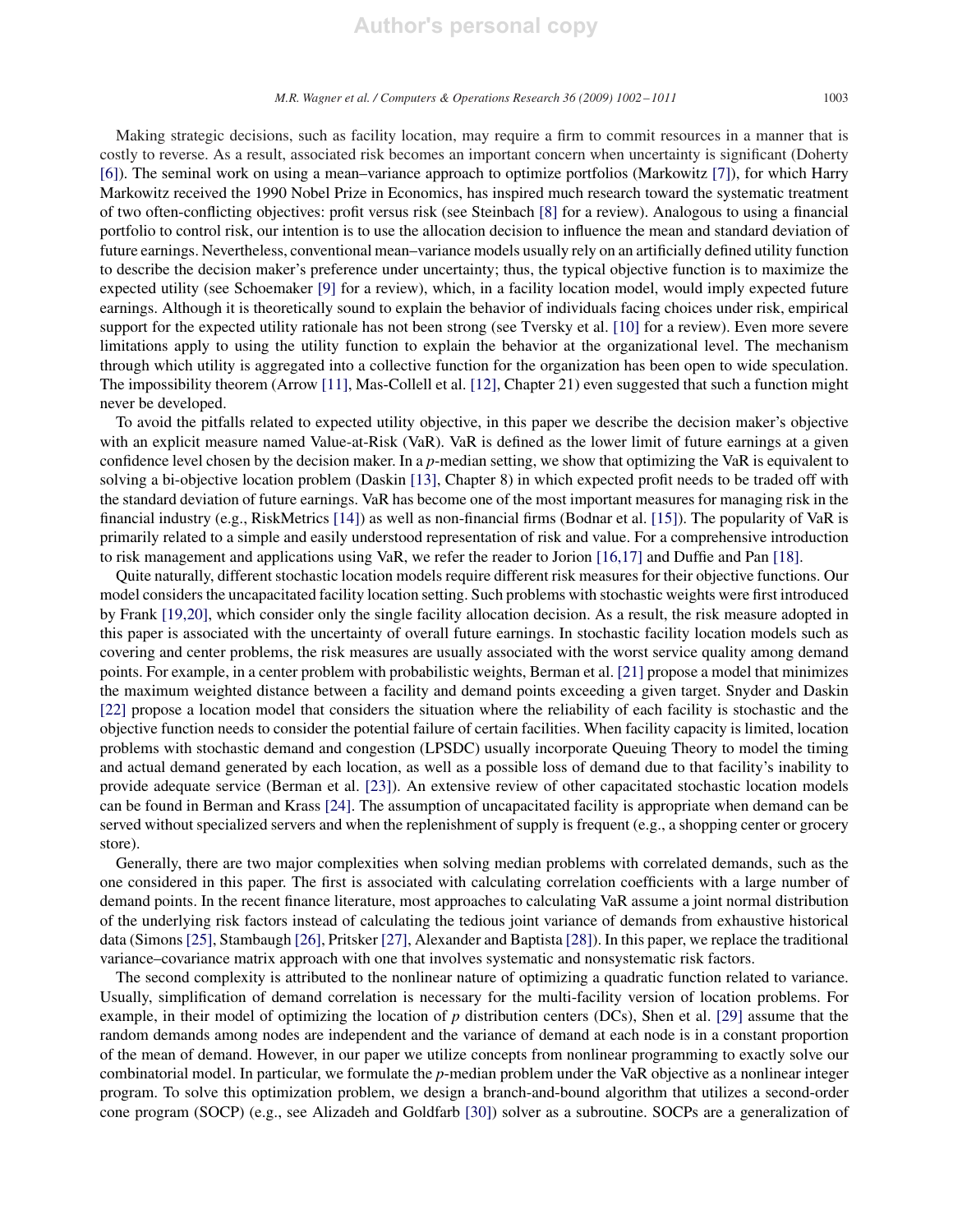linear programming that are solvable in polynomial time by interior point methods (e.g., see Renegar [31]). Thus, our model allows a decision maker, who is interested in solving a *p*-median model, a feasible way to manage the profit uncertainty when the demands at the nodes are stochastic and correlated.

*Outline*: The paper is organized as follows. Section 2 introduces notation, models random demand with a set of risk factors, and describes the objective function. In Section 3, we summarize SOCPs and show how they can be used to solve the *p*-median problem under the VaR objective. Section 4 presents the computational results to evaluate the performance of our algorithm. Conclusions and recommendations are addressed in Section 5.

# **2. Model formulation**

In keeping with the *p*-median problem, we assume that the market is given by a graph  $G = (N, A)$ , where  $N = \{1, 2, \ldots, n\}$  represents the set of nodes (the demand points) and  $A = (i, j)$  represents the set of arcs with *i*, *j* ∈ *N*. The decision maker seeks to locate *p* (where  $p \le n$ ) facilities and these locations are to be chosen from the entire set of nodes *N*.

# *2.1. Modeling stochastic demands with risk factors*

We model the demand correlations by using a set of risk factors. Let  $D_i$  be the random demand originating from node  $i = 1, 2, ..., n$ . We assume that  $D_i$  is represented by a mean given by  $\overline{D}_i$  plus a random component  $\Delta_i$ , where  $\mathbb{E}[A_i] = 0$ :

$$
D_i = \overline{D}_i + \Delta_i. \tag{1}
$$

In order to understand what determines the composition of  $\Delta_i$ , we now introduce the concept of systematic and nonsystematic risk factors. A systematic risk factor is one that affects the demands of a large number of nodes. To understand this better, let us assume that the firm in question is a grocery firm that wishes to locate *p* DCs to serve the customers in  $G$  (see Table 1). At the time the DC allocation decision needs to be made, the grocery chain faces several uncertainties that may affect the demands on a large scale. For example, one uncertain factor could be the chain's ongoing plan to cooperate with a coffee chain to provide express service for customers. If this plan goes well, it may increase node demands, depending on local demographic characteristics. A second factor could be the chain's decision to expand product lines to include certain domestic appliances in some stores. A third possible factor could be the potential movement of competing grocery chains. For example, competitors might enter or exit certain regions in the future and affect the demands in those regions accordingly. A fourth factor could be about general economic conditions, such as gross domestic productivity (GDP) and the unemployment rate. Because systematic risk factors often have market-wide effects, they are also called market risk in the financial literature. In contrast, an unsystematic risk factor could be one that affects only one node. For instance, local demand may be affected by local zoning by-laws and population changes. Because nonsystematic risk factors represent the independent part of uncertainty of each node, it often has a much smaller influence on the demand uncertainty than the systematic ones.

Table 1

| TUUIV 1                                                                        |  |
|--------------------------------------------------------------------------------|--|
| Systematic and nonsystematic risk factors of demands (a grocery chain example) |  |

| Type          | Risk factor $(V_i \text{ or } S^k)$                    | Influence                                                       | Data needed for estimation of $v_i$ or $s_i^k$                        |
|---------------|--------------------------------------------------------|-----------------------------------------------------------------|-----------------------------------------------------------------------|
| Systematic    | Benefit from strategic alliance with a<br>coffee chain | Demography segmented by age, gen-<br>der, etc.                  | Linear combination of demographic data at<br>each node                |
| Systematic    | Plan to expand product lines in certain<br>stores      | Market position and shopping traffic<br>at participating stores | Conduct market survey and consumer be-<br>havior analysis             |
| Systematic    | Impact of competitor's movement                        | Geographic regions where competi-<br>tors plan to enter/exit    | Competitors' potential sites and market<br>strategy at each area      |
| Systematic    | U.S./Canadian economy in the future                    | Demography segmented by job type<br>and household income        | GDP, unemployment rate, inflation, demo-<br>graphic data at each node |
| Nonsystematic | Local zoning or population growth                      | Number of local residents                                       | Historical data; local manager's assessment                           |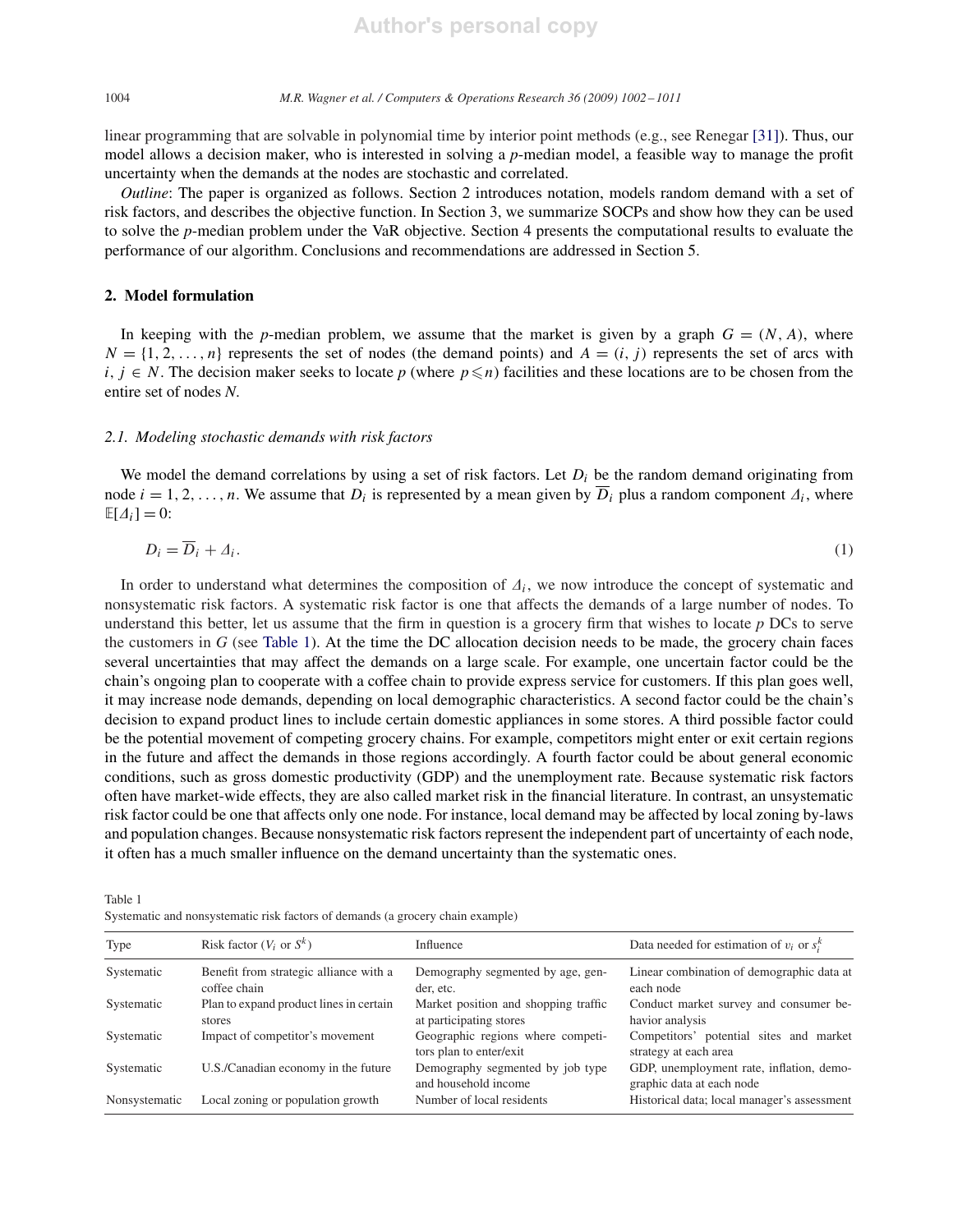Assume that there are  $K$  ( $K = 4$  in Table 1) systematic risk factors that apply to each demand node. Each systematic risk factor is denoted by  $S^k$ ,  $k = 1, ..., K$ . In addition, we let  $V_i$  represent the nonsystematic risk factor at node *i*. To make the model tractable, for each node  $i$ , we assume that each risk factor  $V_i$  or  $S^k$  is a normal random variable. For each risk factor, the coefficient  $v_i$  or  $s_i^k$  represents the weight of random variable  $V_i$  or  $S^k$ , respectively, in the demand  $D_i$ . Once again, without loss of generality, we assume that  $V_i$  and  $S^k$  have zero mean and unit variance (i.e.  $var(V_i) = var(S^k) = 1$ ). For the systematic risk factor  $S^k$ , we allow the coefficient  $s_i^k$  to be a real number because the demands at the various nodes may have positive or negative correlations among them. Similarly, for the random variable  $V_i$ , we let the coefficient  $v_i$  be any real number. As a result, the distribution functions of  $D_i$  can be completely described by the weights  $v_i$  and  $s_i^1, \ldots, s_i^K$ . In practice, the estimation of the risk factor weights  $v_i$  and  $s_i^1, \ldots, s_i^K$  is achieved by using combinations of demographic data and market intelligence. Table 1 summarizes the characteristics of each risk factor, the scope of each factor's influence, and the relevant information for estimating  $v_i$  and  $s_i^1, \ldots, s_i^K$ .

Since we have assumed that the risk factors  $V_i$  and  $S^k$  are normally distributed (with zero mean and unit variance) random variables, this permits demand value at node *i* to be negative. In order to assure positive demand, we require truncation on the lower tail. With the definitions and examples above, we have implicitly defined  $\Lambda_i$ . We next explicitly give a functional form for  $\Lambda_i$ , which we accomplish by restating Eq. (1), which represents demand  $D_i$  at node  $i$ , as the following nonnegative random variable:

$$
D_i = \overline{D}_i + A_i = \overline{D}_i + \max\left(-\overline{D}_i, v_i V_i + \sum_{k=1}^K s_i^k S^k\right).
$$
\n(2)

However, in an application under a similar mean–standard deviation framework, Carr and Lovejoy [32] assume that all demands are normally distributed and demonstrate that explicitly dealing with the lower truncation complicates the analysis but with little gain in accuracy or insight. This is further corroborated in Petruzzi and Dada [33], who remark that if  $\overline{D}_i$  is large relative to the variance of  $\overline{A}_i$ , unbounded probability distributions such as the normal distribution provide adequate approximations. Therefore, to keep our model tractable and to focus on exploring managerial insight, in the rest of the paper we will adopt the same assumption made by Carr and Lovejoy [32]. In other words, we will assume that the effect of truncating the demand distribution below zero is sufficiently small and hence Eq. (2) will be approximated as  $\overline{D}_i$  and a weighted sum of risk factors  $V_i$  and  $S^k$ :

$$
D_i \approx \overline{D}_i + v_i V_i + \sum_{k=1}^K s_i^k S^k.
$$
\n(3)

While the transition from Eq. (2) to (3) might seem drastic (since we still implicitly assume  $D_i \ge 0$ ), we argue that a reliable estimation of the risk factor weights  $v_i$  and  $s^k$  from real data will give a model that results in realistic (nonnegative) demands. In any case, any negative demands can easily be rounded up to zero in an actual implementation.

The covariance between the demands of two nodes can therefore be derived as follows:

$$
cov(D_i, D_j) = \sum_{k=1}^{K} s_i^k s_j^k.
$$
\n(4)

# *2.2. Formulation of the objective function and the constraints*

Having developed the risk-factor based approach for modeling stochastic demands, we now turn our attention to the formulation of the objective function and the constraints. All matrices and vectors will appear in boldface type. Assume that the decision maker needs to locate *p* facilities and the fixed cost of establishing a facility at node *i* is a constant  $f_i$ . We further assume there is no capacity constraint on the demand served by a facility. Once the  $p$  facilities have been located, each of the *n* nodes will get its shipments from the least costly facility. We let  $l_{ij}$  denote the smallest cost of transporting a unit good between any two nodes  $i, j \in N$ . For example,  $l_{ij}$  can be defined as the shortest path between nodes *i* and *j*, which can be easily calculated using Dijkstra's algorithm. We let  $r_i$  denote the unit sale price at node *i*. Given such an allocation decision, in accordance with the standard notation of the *p*-median problem, we let  $y_j$ ,  $j = 1, \ldots, m$  be a binary variable that is defined as follows:  $y_j = 1$  if a facility is located at site *j* and  $y_j = 0$  otherwise.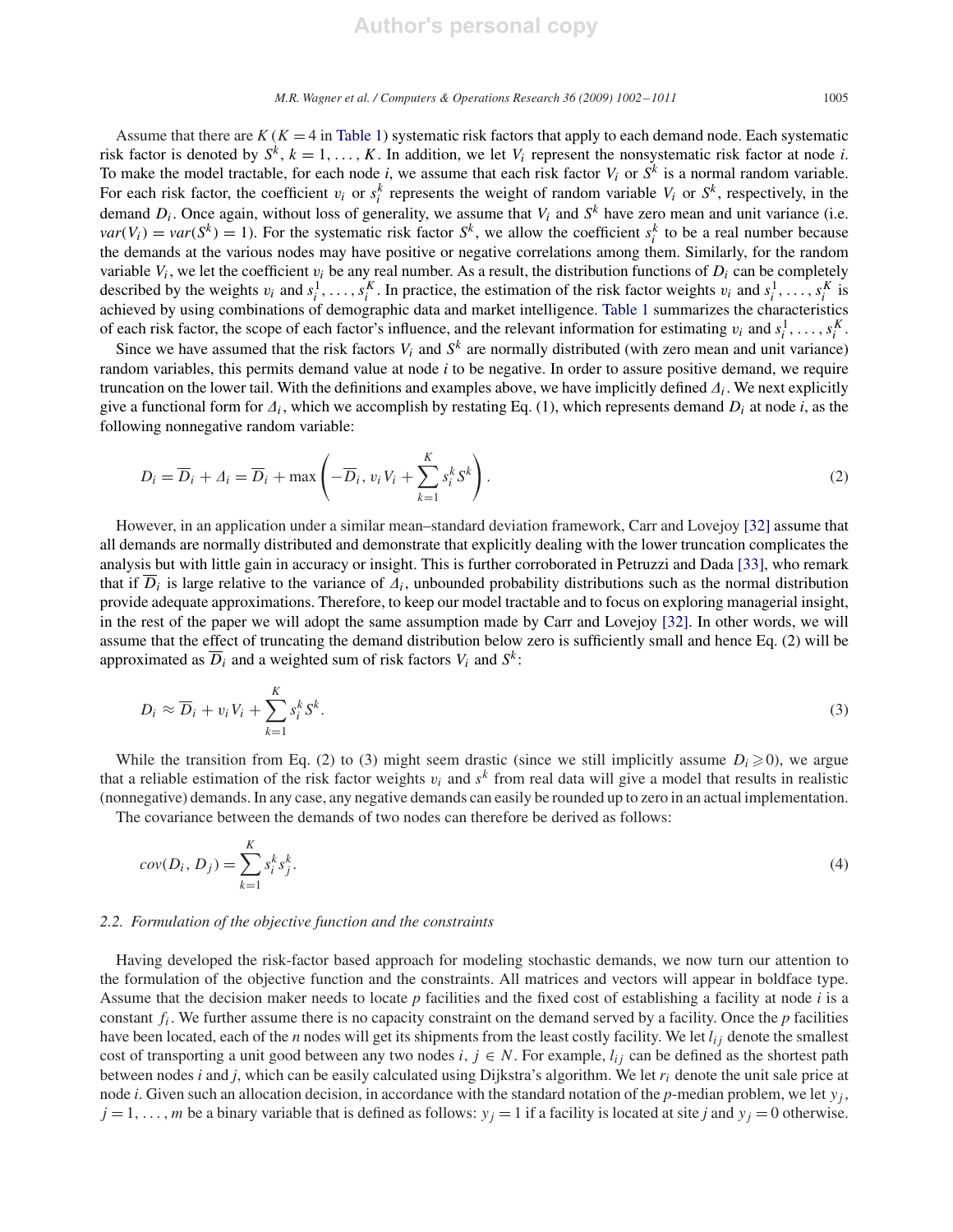1006 *M.R. Wagner et al. / Computers & Operations Research 36 (2009) 1002 – 1011*

Let **y** be a vector of the  $y_j$  variables. Similarly,  $x_{ij}$  is defined as follows:  $x_{ij} = 1$  if node *i* is served by a facility at site *j* and  $x_{ij} = 0$  otherwise.

We use an  $n \times n$  matrix  $\mathbf{X} = \{x_{ij}\}\$ as an allocation matrix to represent an allocation decision of p facilities. One can see that an allocation matrix **X**, with entries of zeros and ones, shall have exactly *p* nonzero columns and have one nonzero entry in each row. Hence, if we let  $\Pi_i(\mathbf{X})$  represent the profit contributed by node *i* under this given allocation decision, assuming a facility is located at node *i*, then

$$
\Pi_i(\mathbf{X}) = -f_i + \sum_{j=1}^n D_j (r_i - l_{ij}) x_{ji}.
$$
\n(5)

Finally, incorporating the y decisions, we let  $\Pi(X, y)$  denote the sum of profits from all nodes and it can be seen that

$$
\Pi(\mathbf{X}, \mathbf{y}) = -\sum_{i=1}^{n} f_i y_i + \sum_{i=1}^{n} \sum_{j=1}^{n} \left[ \overline{D}_j (r_i - l_{ij}) + \left( v_j V_j + \sum_{k=1}^{K} s_j^k S^k \right) (r_i - l_{ij}) \right] x_{ji}.
$$
 (6)

Given that the demand  $D_i$  is approximated by a normal random variable as in Eq. (4),  $\Pi(\mathbf{X}, \mathbf{y})$  can then be represented as a multivariate normal random variable. The mean and standard deviation of the overall profit can be computed as

$$
\mathbb{E}[H(\mathbf{X}, \mathbf{y})] = -\sum_{i=1}^{n} f_i y_i + \sum_{i=1}^{n} \sum_{j=1}^{n} \overline{D}_j (r_i - l_{ij}) x_{ji}
$$
(7)

and

$$
\mathbb{STD}[H(\mathbf{X}, \mathbf{y})] = \sqrt{\sum_{i=1}^{n} \sum_{j=1}^{n} (v_j (r_i - l_{ij}) x_{ji})^2 + \sum_{k=1}^{K} \left( \sum_{i=1}^{n} \sum_{j=1}^{n} s_j^k (r_i - l_{ij}) x_{ji} \right)^2}.
$$
\n(8)

We now discuss the VaR approach, where the objective is to maximize the lower limit of future earnings based on a stated confidence level. Fixing the variables  $x_{ij}$  and  $y_j$  for all i, j, the VaR objective is to find the largest value of  $\pi$ such that  $P[T \leq \pi] \leq \varepsilon$ , for some given confidence level  $\varepsilon$ :

$$
\pi^* = \max \quad \pi
$$
  
s.t.  $\mathbb{P}[H \leq \pi] \leq \varepsilon.$  (9)

Since the profit  $\Pi$  is a normal random variable with mean  $E[\Pi]$  and standard deviation  $\Im \mathbb{D}[\Pi]$ , we can perform the following analysis, where *Z* is a standard normal random variable (zero mean, unit variance) and  $\Phi(\cdot)$  is the distribution function of a standard normal random variable:

$$
\mathbb{P}[H \leq \pi] \leq \varepsilon \Leftrightarrow \mathbb{P}\left[Z \leq \frac{\pi - \mathbb{E}[H]}{\Im \mathbb{T} \mathbb{D}[H]}\right] \leq \varepsilon
$$
  

$$
\Leftrightarrow \Phi\left(\frac{\pi - \mathbb{E}[H]}{\Im \mathbb{T} \mathbb{D}[H]}\right) \leq \varepsilon
$$
  

$$
\Leftrightarrow \frac{\pi - \mathbb{E}[H]}{\Im \mathbb{T} \mathbb{D}[H]} \leq \Phi^{-1}(\varepsilon) \quad \text{(since } \Phi(\cdot) \text{ is monotonously increasing)}
$$
  

$$
\Leftrightarrow \pi \leq \mathbb{E}[H] + \Phi^{-1}(\varepsilon) \mathbb{S} \mathbb{T} \mathbb{D}[H].
$$

Therefore,  $\pi^* = \mathbb{E}[H] + \Phi^{-1}(\varepsilon)$  STD[*H*]. Our VaR *p*-median problem is concerned with the location of facilities and allocations of demands in order to maximize the value of  $\pi^*$ . Consequently, our VaR *p*-median problem is formulated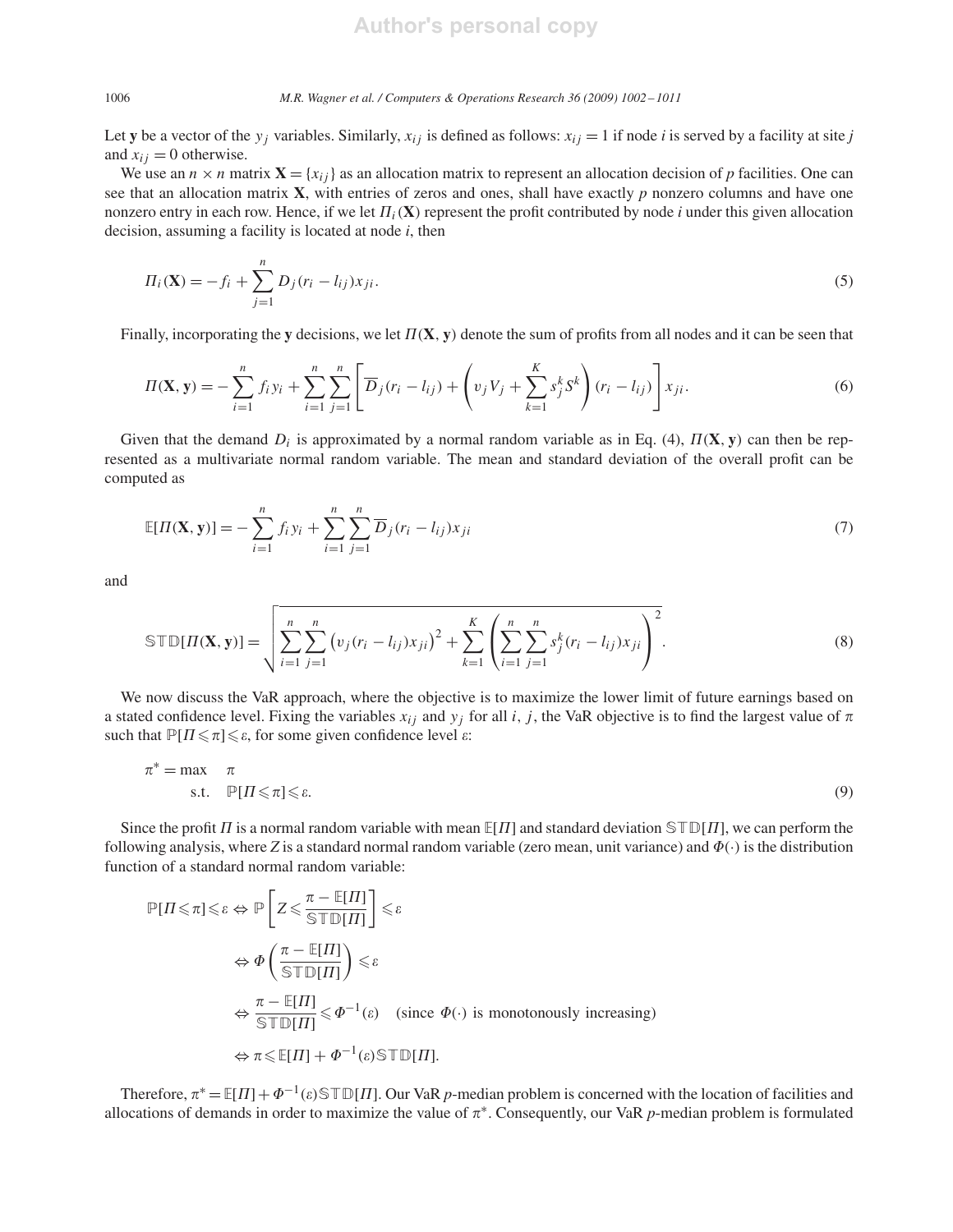as follows:

$$
\max_{\mathbf{X}, \mathbf{y}} \mathbb{E}[H(\mathbf{X}, \mathbf{y})] + \Phi^{-1}(\varepsilon) \mathbb{S} \mathbb{T} \mathbb{D}[H(\mathbf{X}, \mathbf{y})]
$$
  
s.t. 
$$
\sum_{j=1}^{n} x_{ij} = 1, \quad \forall i \in N,
$$

$$
\sum_{j=1}^{n} y_j = p,
$$

$$
x_{ij} \leq y_j, \quad \forall i, j,
$$

$$
x_{ij}, y_j \in \{0, 1\}, \quad \forall i, j.
$$
 (10)

For the remainder of the paper, we assume that  $\epsilon \leq \frac{1}{2}$  so that  $\Phi^{-1}(\epsilon) \leq 0$ , a necessary requirement for our solution approach. If  $\varepsilon \le \frac{1}{2}$  and the integer constraints are relaxed, Problem 10 is a convex optimization problem. If  $\varepsilon > \frac{1}{2}$ , the convexity is lost.

#### **3. A solution procedure**

#### *3.1. Second-order cone programs*

If  $z = (z_1, \ldots, z_d)$  is a *d*-dimensional vector of variables, the following mathematical program is an SOCP:

$$
\min_{\mathbf{z}} \quad \mathbf{f}'\mathbf{z}
$$
\n
$$
\text{s.t.} \quad \|\mathbf{A}_i \mathbf{z} + \mathbf{b}_i\| \leqslant \mathbf{c}_i' \mathbf{z} + d_i, \quad i \in I,
$$
\n
$$
(11)
$$

where  $f$ ,  $b_i$ ,  $c_i$  are real-valued vectors,  $d_i$  is a real number, and  $A_i$  are real-valued matrices of appropriate dimensions. The norm in the constraints is the standard Euclidean norm:  $\|\mathbf{x}\| = \sqrt{\mathbf{x}'\mathbf{x}}$ . A property of SOCPs that is useful for our analysis is that they can be solved efficiently (both theoretically and practically) via interior point algorithms; see Renegar [31] for an introduction to appropriate algorithms.

#### *3.2. Application of SOCPs to the VaR p-median problem*

Next, we show how a SOCP can be used in computing a solution to our VaR *p*-median problem (10). We let the variable vector  $\mathbf{z} = (z_1, \dots, z_d)$  contain all variables  $y_j$  and  $x_{ij}$  (i.e.,  $d = n^2 + n$ ). In particular,

$$
\mathbf{z}=(y_1,\ldots,y_n,x_{11},\ldots,x_{1n},x_{21},\ldots,x_{2n},x_{31},\ldots,x_{nn});
$$

we denote this correspondence concisely as  $z = (y, X)$ . The expected profit can be written as

$$
\mathbb{E}[H(\mathbf{X}, \mathbf{y})] = \mathbf{v}'\mathbf{z},\tag{12}
$$

where  $\nu$  is a vector whose elements are derived from Eq. (7). Likewise, the standard deviation of the profit can be written as

$$
\mathcal{STD}[H(\mathbf{X}, \mathbf{y})] = \sqrt{\mathbf{z}' \Sigma \mathbf{z}},\tag{13}
$$

where  $\Sigma$  is the covariance matrix derived from Eq. (8). More specifically, using the shorthand  $\mathbf{z} = (\mathbf{y}, \mathbf{X})$ , note that the profit function  $\Pi$  can be written as  $\Pi(z) = \sum_{i=1}^{d} W_i z_i$ , where the  $W_i$  are random variables that can be identified from Eq. (6). Consequently,  $\Sigma_{ij} = cov(W_i, W_j)$  and  $\Sigma_{ii} = var(W_i)$ . Detailed derivations of v and  $\Sigma$  are given in Section 4. Let

$$
P = \left\{ \mathbf{z} \middle| \mathbf{z} = (\mathbf{y}, \mathbf{X}), \sum_{j=1}^{n} x_{ij} = 1, \forall i \in N, \sum_{j=1}^{n} y_j = p, x_{ij} \leqslant y_j, \forall i, j \in N \right\}
$$
(14)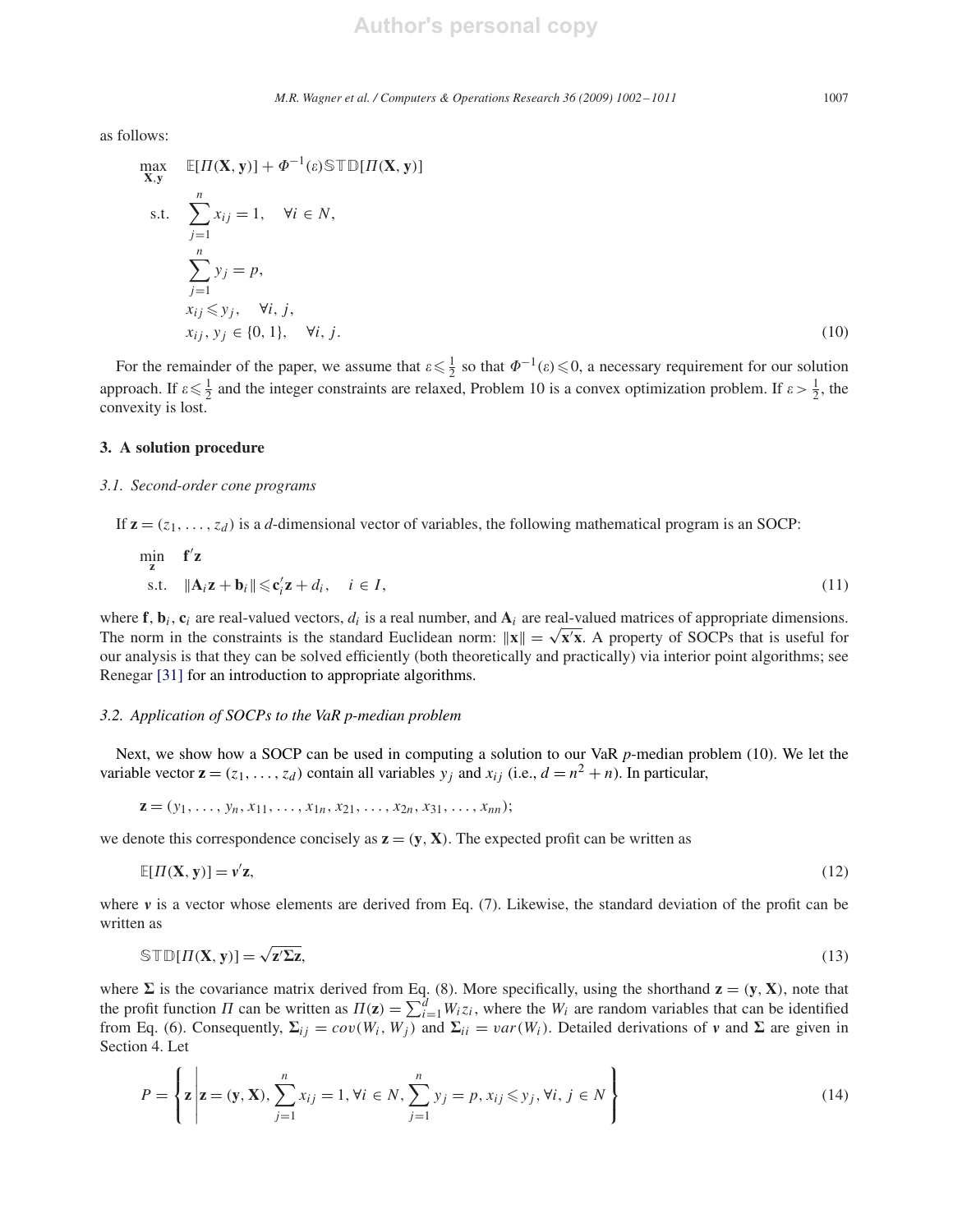denote the feasible region of a linear programming relaxation of the classic *p*-median problem. Therefore, the VaR *p*-median problem (10) can be written as

$$
\max_{\mathbf{z}} \quad \mathbf{v}'\mathbf{z} + \Phi^{-1}(\varepsilon) \sqrt{\mathbf{z}' \Sigma \mathbf{z}}
$$
\n
$$
\text{s.t.} \quad \mathbf{z} \in P,
$$
\n
$$
\mathbf{z} \in \{0, 1\}^{n^2 + n}.
$$
\n
$$
(15)
$$

A relaxation of formulation (15) can be obtained by removing the binary variable condition:

$$
\max_{\mathbf{z}} \quad \mathbf{v}'\mathbf{z} + \Phi^{-1}(\varepsilon) \sqrt{\mathbf{z}' \Sigma \mathbf{z}}
$$
\n
$$
\text{s.t.} \quad \mathbf{z} \in P. \tag{16}
$$

By introducing an extra variable *w*, we see that the relaxation (16) can be rewritten as

$$
\begin{aligned}\n\max \quad & w \\
\text{s.t.} \quad & \sqrt{\mathbf{z}' \Sigma \mathbf{z}} \leq \frac{\mathbf{v}' \mathbf{z} - w}{-\Phi^{-1}(\varepsilon)}, \\
& \mathbf{z} \in P,\n\end{aligned} \tag{17}
$$

an SOCP, since  $\sqrt{\mathbf{z}'\Sigma\mathbf{z}} = ||\Sigma^{1/2}\mathbf{z}||$ , assuming the square root of the covariance matrix exists. Note that, by definition, the covariance matrix  $\Sigma$  is positive semidefinite (i.e., for any **z**,  $\mathbf{z}'\Sigma \mathbf{z} = var(\Pi(\mathbf{z})) \ge 0$ ). Since  $\Sigma$  is a symmetric matrix, it has real eigenvalues  $\lambda_i$ ,  $i = 1, ..., d$ , and *d* mutually orthogonal real (column) eigenvectors  $\mathbf{e}_i$ ,  $i = 1, ..., d$ . Furthermore, we can write  $\Sigma = \sum_{i=1}^d \lambda_i \mathbf{e}_i \mathbf{e}'_i$ . We show the existence of the square root matrix by writing  $\Sigma^{1/2} = \sum_{i=1}^d \lambda_i$  $\sqrt{\lambda_i}$ **e**<sub>i</sub>**e**<sup> $\prime$ </sup><sub>i</sub>. Finally, note that if  $\varepsilon > \frac{1}{2}$ , the inequality of the first constraint of formulation (17) would have been inverted and the problem would no longer be an SOCP.

# *3.3. A branch-and-bound algorithm to solve the VaR p-median problem*

In this section we assume that the VaR *p*-median problem (10) is feasible. Let *OPT* denote the value of problem (10) and  $K = \{0, 1\}^{n^2+n}$  denote the set of possible integer solutions. If  $Z = \{z | z_i \in \{0, 1\}, i \in I, z \in Y\}$ , for some continuous set *Y*, let  $R(Z) = \{z | 0 \leq z_i \leq 1, i \in I, z \in Y\}$  denote the set that relaxes the binary constraints of *Z*. Define

$$
\max_{\mathbf{z},w} \quad w
$$
\n
$$
\text{s.t.} \quad \sqrt{\mathbf{z}'\Sigma\mathbf{z}} \leq \frac{v'\mathbf{z} - w}{-\Phi^{-1}(\varepsilon)},
$$
\n
$$
\mathbf{z} \in P,
$$
\n
$$
\mathbf{z} \in Z
$$
\n
$$
(18)
$$

and let *OPT*(*Z*) denote its optimal value. Note that *OPT*({0, 1}<sup>n<sup>2+n</sup>) = *OPT* and *OPT*(*R*(*Z*)) is a SOCP for any set</sup>  $Z \subseteq [0, 1]^{n^2+n}$ . The branch-and-bound algorithm BB for solving the VaR *p*-median problem is as follows. BB:

• Initialization:

 $w$ 

- (1) Set the initial queue  $Q = \{K\}.$
- (2) Find an initial lower bound<sup>1</sup>  $L$  for  $OPT$ .
- Loop:
	- (1) If *Q* is empty, stop. The current value in **z** ∗ is optimal.
	- (2) Choose the first element *Z* of the queue *Q* and remove it. If  $OPT(R(Z)) \leq L$  or if  $OPT(R(Z))$  is infeasible, go to step 1.

<sup>&</sup>lt;sup>1</sup> For example, *L* can be equal to the VaR cost of any feasible allocation, which can be calculated using standard algorithms for the classic *p*-median problem.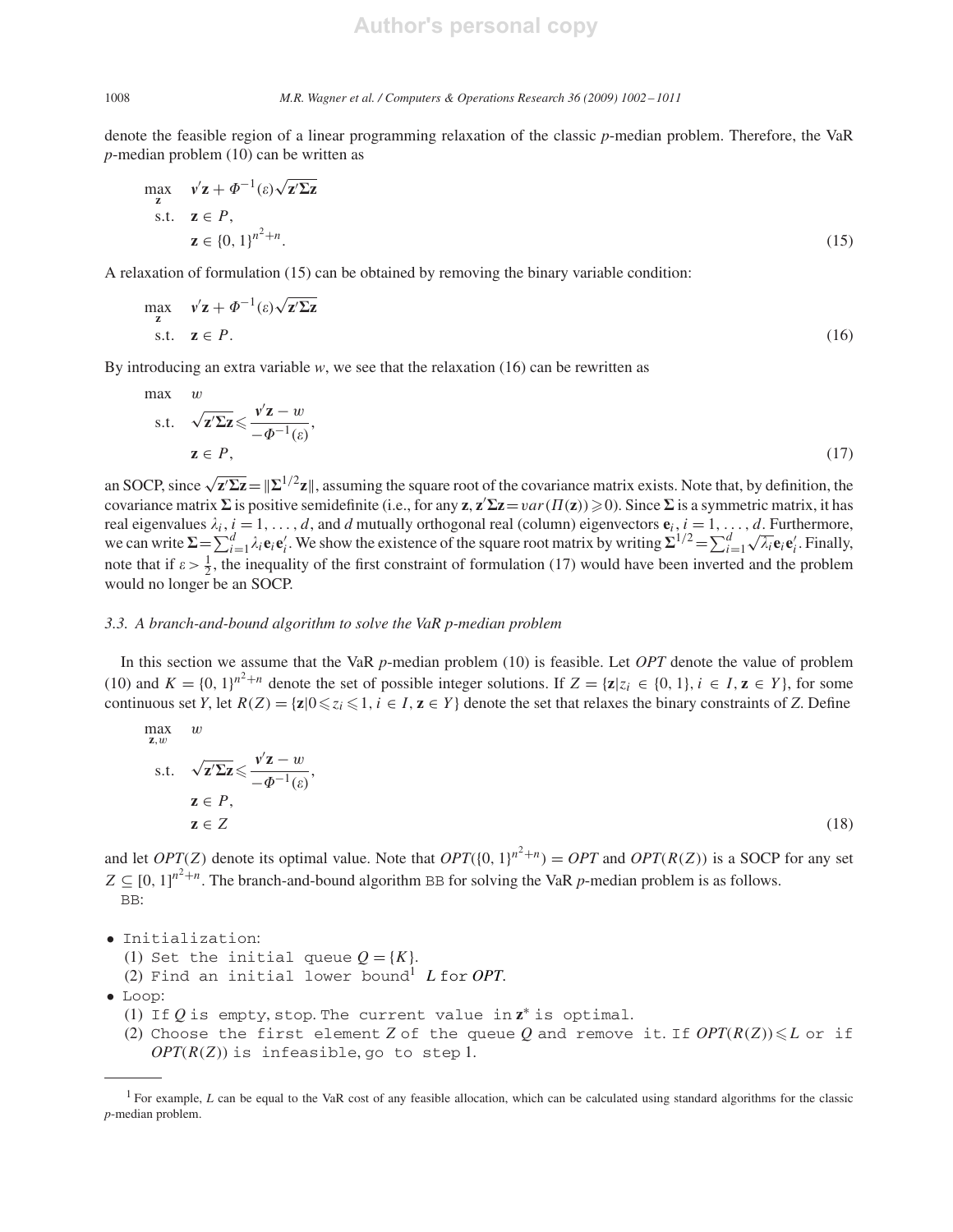*M.R. Wagner et al. / Computers & Operations Research 36 (2009) 1002 – 1011* 1009

- (3) If the solution to *OPT*(R(Z)) is integer, set **z** ∗ to be this solution and set  $L = OPT(R(Z))$ . Go to step 1.
- (4) Find the smallest index *i* such that  $z_i$  is not integer. Insert  $Z_1 = Z \cap \{z_i = 0\}$  and  $Z_2 = Z \cap \{z_i = 1\}$  into the queue *Q*. Go to step 1.

**Remarks.** Since we assumed the VaR *p*-median problem is feasible, the branch-and-bound algorithm is guaranteed to find the optimal solution. Note that there is also an implicit degree of freedom in managing the queue *Q*. Different policies, such as FIFO and LIFO, will lead to different exploration strategies of the underlying tree, such as depth-first or breath-first.

#### **4. Computational study**

We implement BB in MATLAB [34]. More specifically, we modify the MATLAB bintprog<sup>2</sup> procedure to utilize the Disciplined Convex Programming [35] package to solve the SOCP relaxations. Our implementation of BB utilizes the default options for bintprog: The branching strategy is to choose the variable with the maximum infeasibility (i.e., the variable with value closest to 0.5) and the node search strategy is to choose the node with the lowest bound on the objective function.

# *4.1. Experimental design*

Recall that the aggregate vector of variables **z** is defined as

$$
\mathbf{z} = (y_1, \ldots, y_n, x_{11}, \ldots, x_{1n}, x_{21}, \ldots, x_{2n}, x_{31}, \ldots, x_{nn}).
$$

We also give equations for the mean and variance of the profit, with slightly different indexing:

$$
\mathbf{v}'\mathbf{z} = -\sum_{i=1}^{n} f_i y_i + \sum_{i=1}^{n} \sum_{j=1}^{n} \overline{D}_i (r_j - l_{ji}) x_{ij}
$$
(19)

and

$$
\mathbf{z}'\mathbf{\Sigma}\mathbf{z} = \sum_{i=1}^{n} \sum_{j=1}^{n} (v_i (r_j - l_{ji}) x_{ij})^2 + \sum_{k=1}^{K} \left( \sum_{i=1}^{n} \sum_{j=1}^{n} s_i^k (r_j - l_{ji}) x_{ij} \right)^2.
$$
 (20)

It is clear that

$$
v_k = \begin{cases} \frac{-fk}{D_i(r_j - l_{ji})}, & k = n + ij, \quad i, j = 1, ..., n. \\ \end{cases}
$$
 (21)

Similarly, we can derive the coefficients of the covariance matrix to be

$$
\Sigma_{pq} = \begin{cases}\n0, & p \le n \text{ or } q \le n, \\
\sum_{k=1}^{K} s_i^k (r_j - l_{ji}) s_l^k (r_m - l_{ml}), & p = n + ij, q = n + lm, \\
\sum_{k=1}^{K} s_i^k (r_j - l_{ji}) s_l^k (r_m - l_{ml}) + v_i^2 (r_j - l_{ji})^2, & p = q = n + ij, i, j = 1, ..., n.\n\end{cases}
$$
\n(22)

We generate the data for our simulation study in the following manner. We let the facility location fixed costs f<sub>i</sub>, ∀i be uniformly distributed in the interval [1000,1200]. Similarly, the average node demands  $D_i$ , ∀i are uniformly distributed in the interval [200,300]. The revenues  $r_i$ ,  $\forall i$  are uniformly distributed in [50,100] and the loads  $l_{ij}$ ,  $\forall i$ , j are independently uniformly distributed in the interval [20,60]; note that we do not assume symmetric loads. Finally, we similarly model the risk factors: we set  $K = 4$  and let  $s_i^k$ ,  $\forall i$ ,  $k$  and  $v_i$ ,  $\forall i$  be independently uniformly distributed in [5,10].

 $2$  bintprog is a branch-and-bound algorithm for solving 0–1 integer linear programs.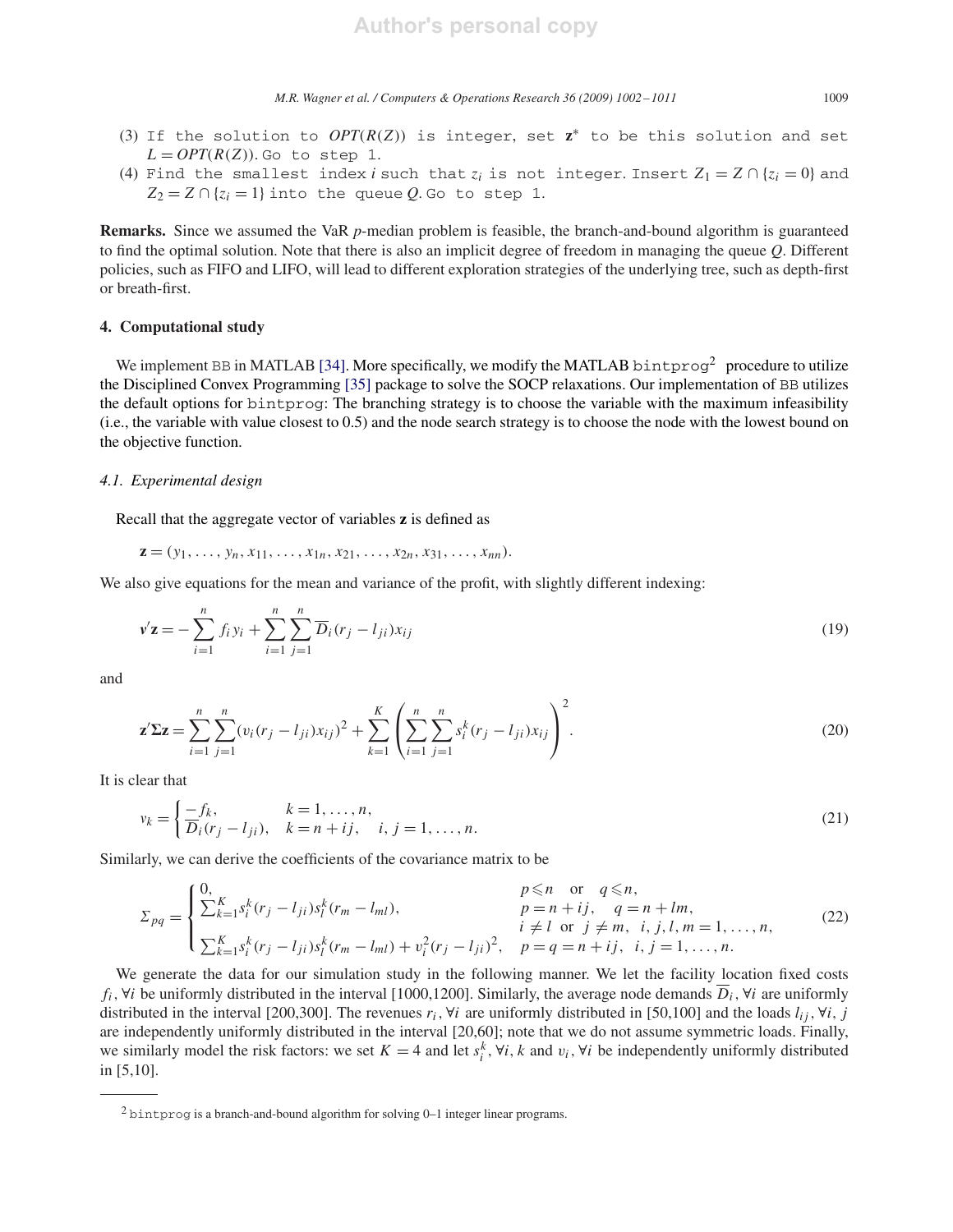|                   | $n=5$            | $n=10$           | $n=15$            |
|-------------------|------------------|------------------|-------------------|
| $\epsilon = 0.01$ | (21,356; 0.72 s) | (30,589; 8.45s)  | (21,075; 76.83 s) |
| $\epsilon = 0.05$ | (26.088; 0.83s)  | (53,366; 4.41 s) | (61,018; 25.93 s) |
| $\epsilon = 0.10$ | (25,799; 0.79 s) | (56,461; 9.12s)  | (78,999; 7.68 s)  |

For each combination of *n* and  $\varepsilon$ , we record the following data points: average objective function value, average time in s required to calculate solution

The averages are taken over 10 simulations.

We vary *n* and the confidence level  $\varepsilon$ ; in particular, we let  $n \in \{5, 10, 15\}$  and  $\varepsilon \in \{0.01, 0.05, 0.10\}$ . We let  $p = n/5$ . For each combination of *n* and e, we perform 10 simulations and record the average VaR objective function value and the average time required to solve the problem, in seconds.

Table 2 tabulates the results of our computational experiment. We notice that for small values of *n* and realistic confidence levels  $\varepsilon$ , our algorithm computes the exact solution very quickly. An interesting observation for the  $n = 15$ case is that the computation time increases significantly as the confidence level  $\varepsilon$  is decreased; this behavior was not present for the other values of *n* studied.

We next briefly mention the time required by our branch-and-bound algorithm for larger values of *n* for  $\varepsilon = 0.10$ ; we report the performance of a single simulation run. For  $n = 20$ , our algorithm output a cost of 55,680, which took 7.27 min. For n=25, our algorithm output a cost of 51,226, which took 47.67 min. For larger values of *n*, our simulation setup resulted in infeasible problem instances. In order to test our algorithm for larger values of *n* (for  $\varepsilon = 0.10$ ), we instead generated the covariance matrix as

$$
\Sigma = \Lambda' \Lambda,
$$

where  $\Lambda$  is an  $(n^2 + n) \times (n^2 + n)$  matrix whose elements are i.i.d. realizations of the standard normal distribution; this design results in a positive semidefinite matrix  $\Sigma$ , which is necessary for a covariance matrix. We again report the performance of a single simulation run. For  $n \in \{30, 35, 40\}$ , our algorithm successfully converged in 9.25, 43.51 min and 1.76 h, respectively. Therefore, these computational results encourage the application of our algorithm in practice.

Further modifications of our algorithm are also possible to create a more efficient solution approach tailored to specific applications, especially for larger values of *n*. In particular, more sophisticated branching strategies can be implemented to take advantage of problem structure and the sparsity of the covariance matrix  $\Sigma$  might also be exploited. However, detailed algorithmic analyses of this type are outside the scope of this paper.

# **5. Conclusion**

In this paper, we have developed and examined a new algorithm for solving the *p*-median problem when the demands are probabilistic and correlated. The best allocation decision was selected by balancing two often-conflicting objectives: profit and associated uncertainty. We utilized concepts from nonlinear programming to design a branch-and-bound algorithm to solve the problem exactly. The results presented in this paper open up a number of new applications in location analysis. One such possibility is the connection between location decision and financial risk control, which is an application currently dominated only by financial researchers. Due to the strategic nature of location selection, the commitment of facility sites could have significant impact on a firm's financial uncertainty. Therefore, it is apparent that our model has the potential to improve corporate financial planning if the decision maker has the objective of profit maximization, but also has concerns about risk control. Another natural extension is to investigate the capacitated models in which capacity investment needs to include financial risk control when making decisions.

# **Acknowledgments**

This research was made possible, in part, by financial support from the Office of Research and Sponsored Programs at California State University, East Bay. This is gratefully acknowledged.

Table 2